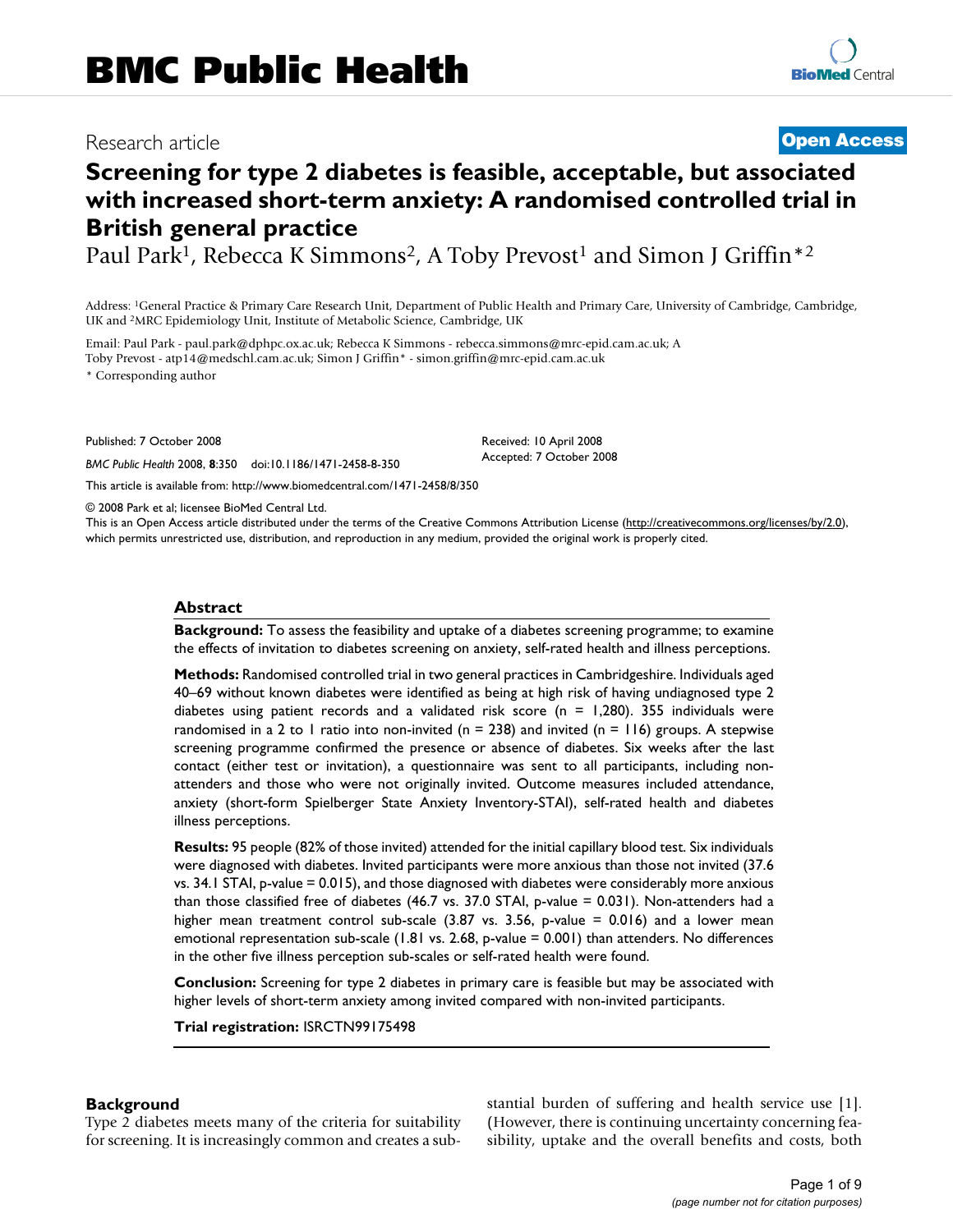economic and psychological [2,3]. Even a relatively small disbenefit to the majority of people who screen negative, either directly or through false reassurance, may outweigh significant benefits to the minority whose condition is detected and treated earlier. Consequently it is important to quantify adverse effects of screening at the population level prior to initiation of a programme [3]. However, such adverse effects are rarely assessed using randomised trial designs.

Descriptions of screening programmes for diabetes have highlighted possible harmful effects of misdiagnosis among screened individuals [4], negative attitudes among patients diagnosed through screening [5] and a small reduction in perceived health after a false positive result in a screening test for gestational diabetes [6]. However, data from observational studies among screened patients suggest that psychological harms associated with screening are small and short-lived [7,8]. Furthermore, in a recent large controlled trial which compared screened and unscreened individuals, the few significant differences were not considered clinically important [9].

This study reports results from an *individually randomised* controlled trial undertaken during the pilot phase of the ADDITION trial of a stepwise screening programme for diabetes [10] (NCT 00237549). We aimed to examine (i) the feasibility of a stepwise screening programme in general practice; (ii) the uptake of the screening programme; (iii) the effects of the programme on participant's anxiety, self-rated health and illness perceptions of diabetes.

### **Methods**

This RCT was undertaken as part of the pilot phase of the ADDITION trial [10]. However, none of the practices or participants in the randomised trial reported in this paper were included in the main ADDITION study [9,10]. Two general practices in Cambridgeshire, East of England, participated. Practice A is a rural practice in a market town near Huntingdon with a list of 7,800 patients. Practice B has 9,537 patients in central Cambridge. Both practices serve relatively affluent populations and receive few deprivation payments. Eligible participants were aged 40–69 without known diabetes, identified as being at high risk of having undiagnosed type 2 diabetes using a score based on information routinely recorded in electronic patient records (age, sex, BMI and prescribed medication) [11]. The complete data required to calculate the diabetes risk score were recorded in the practice computer files for 3,792 of the 5,844 people (65%) who met the inclusion criteria. We randomly selected 1,280 participants from this group using SPSS (v.9.0.1) and those falling above a diabetes risk score threshold of 0.19 comprised the study sample ( $n = 355$ ). Using SPSS, the study sample was then individually randomised in a 2 to 1 ratio into non-invited

(238) and invited (116) groups, to optimise study power and feasibility. The invited group was further randomised to receive loss (57) or gain (59) framed invitations by personal letter [12]. A flow chart of attendance is shown in Figure 1.

#### *Diabetes screening*

Those who attended their screening appointment underwent a step-wise procedure to confirm the presence or absence of diabetes. In the first stage, a random capillary blood sample was taken by the practice nurse and tested using HemoCue B-Glucose glucometers (HemoCue Ltd., Angelholm, Sweden). Participants with a random capillary glucose result  $\geq 5.5$  mmol/l were classified as screening-test-positive and were asked to re-attend for a fasting capillary blood glucose test at a later date. Individuals whose random capillary glucose result was < 5.5 mmol/l were classified as not having type 2 diabetes and were informed of their result. In the second stage, participants whose fasting capillary glucose result was  $\geq 12$  mmol/l were informed that they had type 2 diabetes. Participants with a fasting result  $\leq 5.5$  mmol/l were informed that they did not have diabetes. Those participants with a fasting glucose of 5.5 – 12 mmol/l were classified as requiring a further confirmatory 75 g oral glucose tolerance test, which was undertaken at the same visit. Those whose 2 hour capillary glucose was  $\geq 11.1$  mmol/l were informed that they had type 2 diabetes. Those who tested positive were informed of the consequences of the diagnosis of diabetes in a subsequent consultation with their general practitioner. The thresholds for fasting and 2-hour glucose in this study were those recommended by the World Health Organisation in 1999 for diagnosis using capillary glucose testing [13]. A flow chart of the step-wise screening procedure is shown in Figure 1.

Six weeks after the last contact (either test or invitation), a questionnaire assessing anxiety, self-rated health and illness perceptions was sent to all participants, including non-attenders and those who were not originally invited. A freepost return envelope was included, and repeat duplicate questionnaires were sent to non-responders at 4 and 8 weeks following the initial mailing.

#### *Questionnaire measurements*

Anxiety was measured using the short form of the Spielberger State Anxiety Inventory (STAI). This consists of six, 4-point Likert scales, and has been shown to correlate well  $(r > 0.9)$  with the results of the longer questionnaire from which it was derived [14], which is in turn associated with indicators of anxiety [15]. The STAI used in this study measures state (current state of anxiety or mood) rather than trait (recurring or individual characteristics of anxiety or mood) anxiety [14]. Participants were also asked about their self-perceived health with a single, 5-point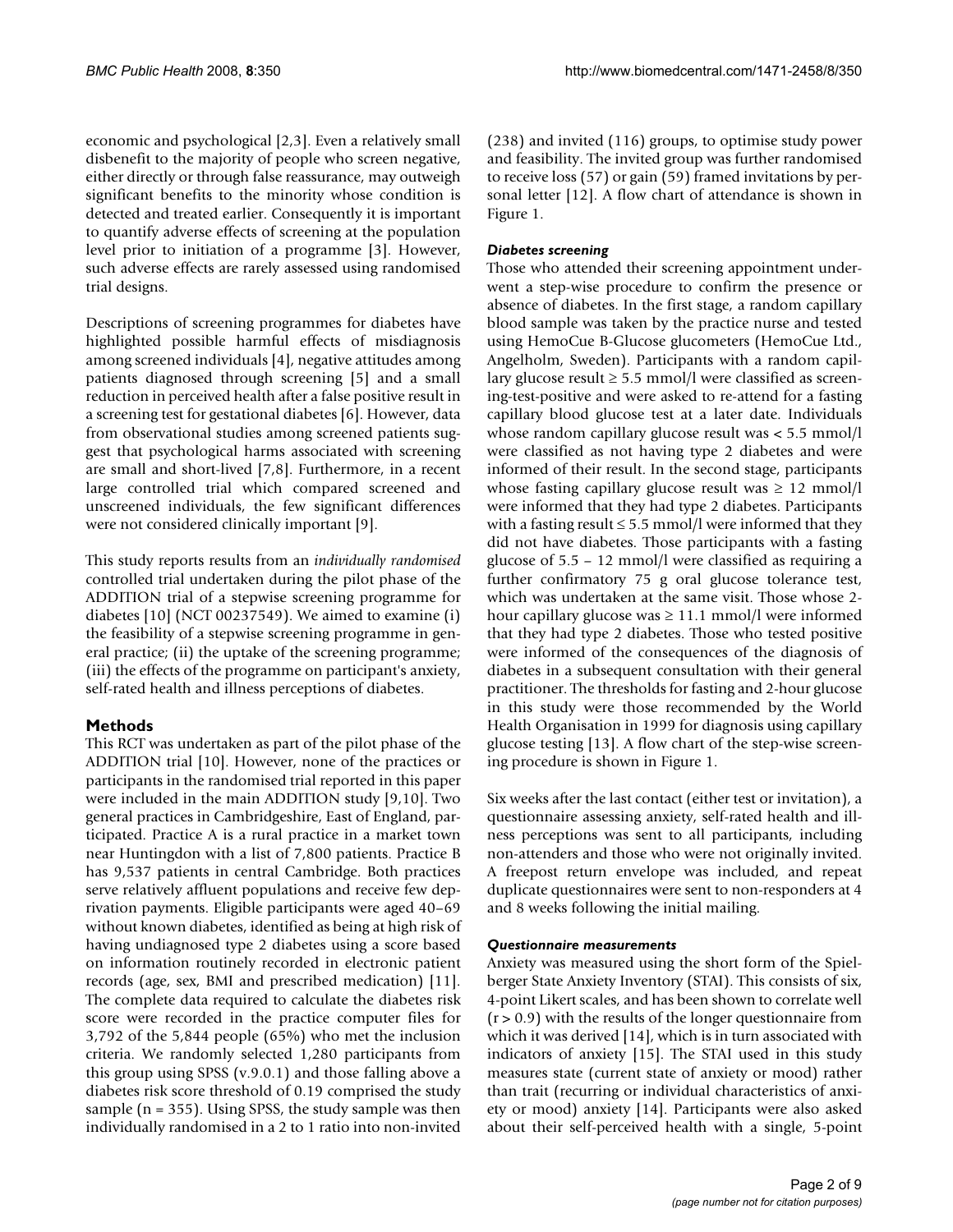

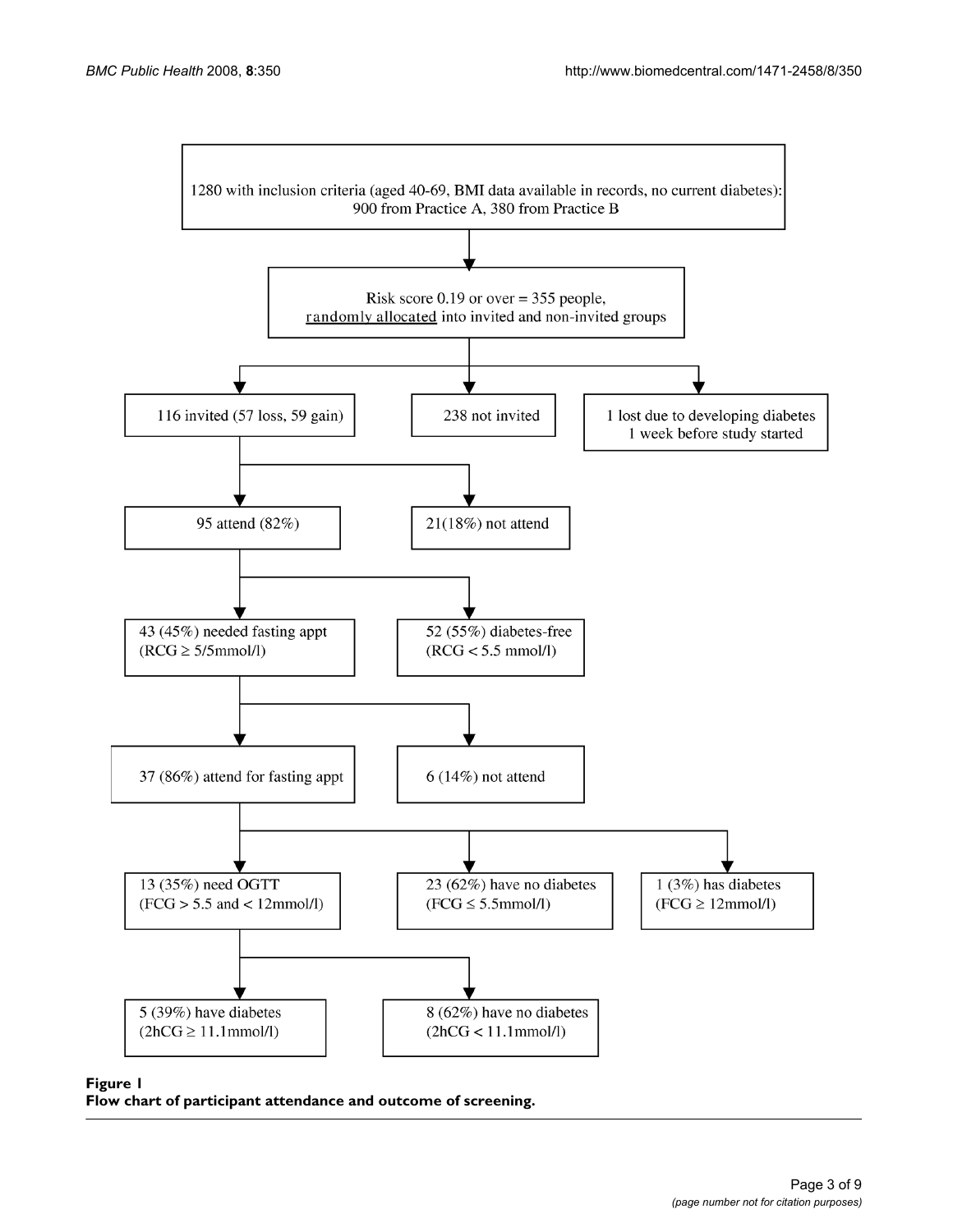Likert scale (excellent, very good, good, fair, poor), previously used in a study of screening for gestational diabetes [6]. Illness perceptions were assessed with the 50-item diabetes Illness Perception Questionnaire (IPQ). It was derived from the most accurate measure of illness perceptions available at the time [16,17] and has shown good internal consistency and test-retest reliability in its various components [18]. The questionnaire was based on Leventhal's self-regulatory model of cognitive psychology, which predicts how patients form their own personal models of their disease (illness perceptions) to make sense of their illness experience and help them form coping responses [19,20]. The IPQ expands the five basic components of illness representations [20] into the following sub-components:

1. Identity (whether certain symptoms are associated with diabetes; e.g. thirst, skin changes)

2. Timeline acute/chronic (e.g. a statement that agrees that diabetes is chronic would be: "diabetes lasts a long time")

3. Timeline cyclical (e.g. "the symptoms of diabetes come and go in cycles")

4. Consequences of diabetes (e.g. "Diabetes has serious financial consequences")

5. Personal control of diabetes (how one's attitude and behaviour affects diabetes, e.g. "The course of diabetes depends on the patient")

6. Treatment control (how medical treatment affects diabetes, e.g. "Treatment can control diabetes")

7. Emotional representation (what emotions are associated with diabetes, e.g. "Diabetes makes me feel afraid.")

8. Causes of diabetes (e.g. being overweight, patient's personality)

#### *Statistical analysis*

The primary outcome, STAI, was scaled to have the same range (20 to 80) as the original longer form. STAI and IPQ scores were assessed for internal consistency using Cronbach's alpha. Unpaired t-tests were used to compare mean scores between groups for state anxiety, illness representations and self-reported health. Attendance rates were summarised with exact 95% confidence intervals. Pearson's chi-squared test was used to compare response rates between groups. Linear regression was used to assess whether STAI was associated with baseline characteristics or other psychological measures. Analyses were completed using SPSS (version 12.0) and StatXact (version 4.0). All tests were two-sided and assessed at the 5% level of statistical significance. 140 non-invited and 70 invited participants responding to the questionnaire (60% response rate), would have provided 80% power to detect a five-point difference in mean STAI (SD = 12) between non-invited and invited arms using a two-sided unpaired t-test at the 5% level of significance (nQuery version 4.0 software).

This trial was approved by Cambridge LREC (00/071). Participants provided written consent.

#### **Results**

Baseline characteristics for invited and non-invited participants are shown in Table 1. Two-thirds were men and one-third women, reflecting the fact that male sex confers an increased risk for having undiagnosed type 2 diabetes. There was no difference in mean age, mean BMI, or the percentage prescribed anti-hypertensive/steroid medication between randomised groups.

#### *Screening uptake*

95 people attended the initial screening test appointment (82%, 95% CI: 75% to 89%) out of the 116 patients invited. Those who attended did not significantly differ from non-attenders in terms of age, sex, and BMI. However, attenders were more likely to have been prescribed antihypertensive or steroid medication (data not shown). The rate of attendance through the complete step-wise screening process was 77% (95% CI: 68% to 84%).

#### *Glucose testing (Figure 1)*

Of the 95 people who attended for the random capillary glucose test, 43 (45%) had a glucose  $\geq$  5.5 mmol/l and were asked to re-attend for a fasting appointment. 37 (86%) of these people returned, of which 23 (62%) were

**Table 1: Baseline characteristics by trial group (invited and non-invited participants). All values are means (SD) unless stated otherwise.**

| <b>Baseline characteristics</b>                    | Invited $(n = 116)$ | Non-invited ( $n = 238$ ) |
|----------------------------------------------------|---------------------|---------------------------|
| Age (years)                                        | 58.3(7.3)           | 58.9(7.2)                 |
| Sex (number (%) male)                              | 76 (65.5%)          | 149 (62.6%)               |
| BMI (kg/m <sup>2</sup> )                           | 31.8(4.5)           | 31.3(4.1)                 |
| Number (%) prescribed anti-hypertensive medication | 42 (36.2%)          | 91 (38.2%)                |
| Number (%) prescribed steroid medication           | 10(8.6%)            | 6(2.5%)                   |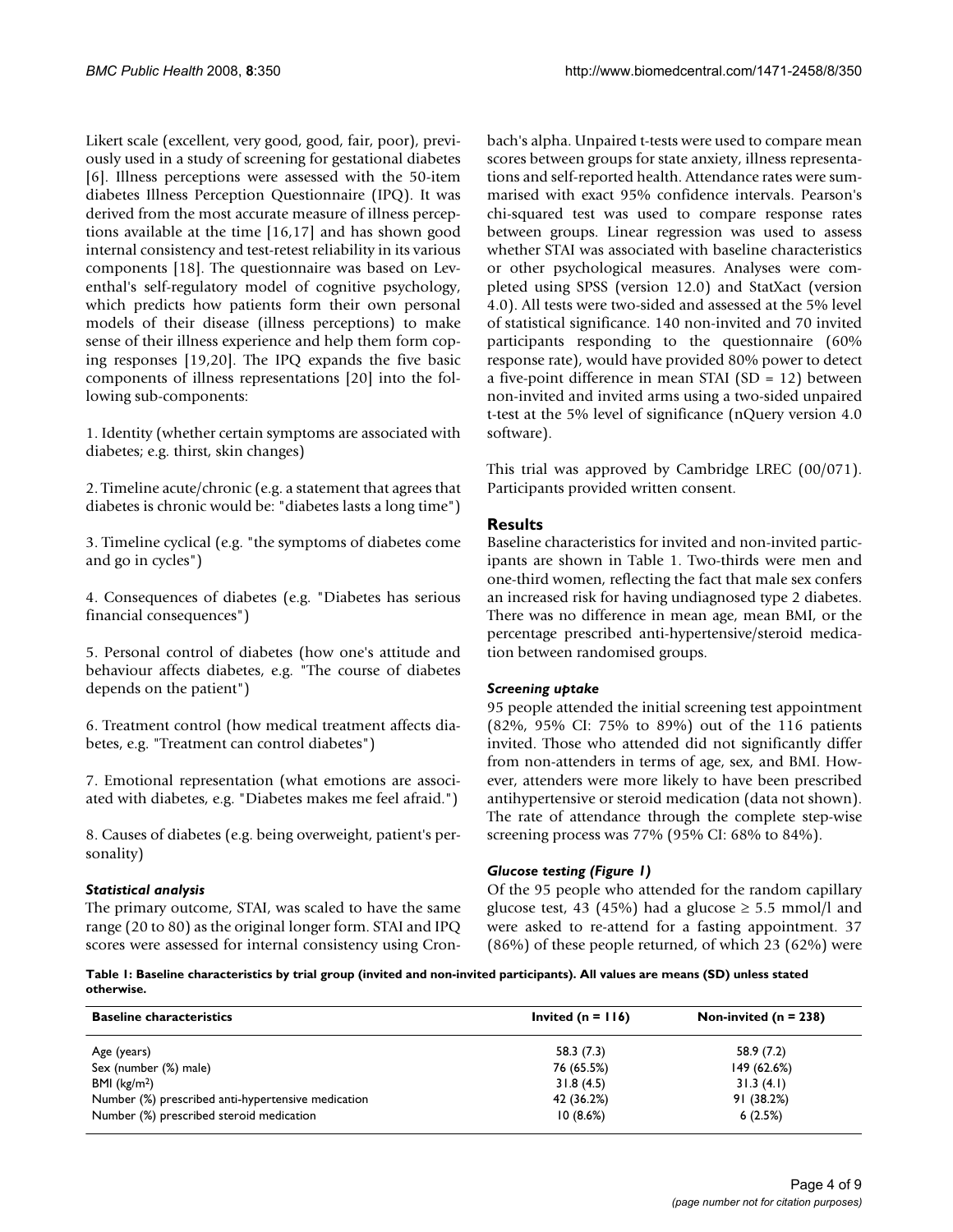declared free of diabetes, 13 (35%) required a 2-hour oral glucose tolerance test, and one person had a fasting glucose > 12 mmol/l and was labelled as having type 2 diabetes. 5 (39%) of those undergoing a 2h-OGTT test had a 2 h glucose of  $\geq 11.1$  mmol/l and were labelled as having diabetes. In total, 6 individuals (5% (95%CI: 2% to 11%) were given the diagnosis of diabetes as a result of the screening programme.

#### *Psychological outcomes*

The overall response rate to the questionnaire was 68%. There was no difference in baseline characteristics between responders and non-responders, and no difference in the response rate between those invited and not invited to screening. The STAI six-item anxiety scale showed a Cronbach's alpha of 0.84, while the IPQ subscales showed a range of internal consistency (0.38 to 0.90). The alpha values were lowest for the timeline cyclical and treatment control sub-scales, with alphas of 0.40 and 0.38 respectively. There was no significant difference in attendance or anxiety between those invited with loss and gain frame invitations (Park, P., Simmons, R.K., Prevost, A.T., Griffin, S.J., *A randomised evaluation of loss and gain frames in an invitation to screening for type 2 diabetes – effects on attendance, anxiety and self-rated health*. In submission, Eval Health Prof, 2008), so they were treated as a single group.

Invited participants were significantly more anxious than those not invited (Table 2). No statistical difference was found between attenders and non-attenders (Table 3). Anxiety was higher among those participants who progressed further through the screening programme (Figure 2). Those who were eventually diagnosed with diabetes had the highest STAI values. Individuals with newly diagnosed diabetes (positive test result) had a significantly higher STAI than those who tested negative on the first RCG.

There were no significant differences between the invited and non-invited groups for self-rated health and IPQ subscales. Participants who did not attend the first random glucose test (and therefore did not attend any subsequent testing) differed significantly from those who did attend in two sub-scales of their illness perceptions of diabetes (Table 3). Non-attenders had a higher mean treatment control sub-scale and a lower mean emotional representation sub-scale. There were no other differences in psychological outcomes between attenders and non-attenders, although the number of non-attenders was small.

#### *Predictors of anxiety*

None of the baseline characteristics (age, sex, BMI, prescribed anti-hypertensive/steroid medication) were associated with anxiety (data not shown). Of the psychological outcomes, consequences, emotional representations and illness coherence sub-scales of the IPQ were correlated with raised anxiety. Overall, mean anxiety level was higher among patients in Practice A than Practice B, but this was largely due to the fact that all those labelled with type 2 diabetes were from Practice A (no difference remained when those with diabetes were removed from the analysis).

#### **Discussion**

This study has shown that it is feasible and acceptable to screen for type 2 diabetes in two general practices in Cambridgeshire using a risk score to select a high-risk population and capillary glucose measurement to test for diabetes. This finding was replicated in the ADDITION (Cambridge) controlled trial [9]. There was high attendance for both stages of testing and the methods used to select participants, invite people for screening and test for diabetes all proved acceptable and practical. However, relatively few participants were diagnosed, even in this high risk group. Furthermore, after six weeks, participants who had been invited to screening exhibited modest differ-

| Table 2: Comparison of psychological outcomes between invited and non-invited participants. All values are means (SD). |  |  |  |  |  |
|------------------------------------------------------------------------------------------------------------------------|--|--|--|--|--|
|                                                                                                                        |  |  |  |  |  |

|                                                     | Invited (n = $77$ )* | Non-invited ( $n = 168$ )* | p-value from t-test |
|-----------------------------------------------------|----------------------|----------------------------|---------------------|
| STAI anxiety (range 20–80)                          | 37.6 (12.2)          | 34.1(12.1)                 | 0.015               |
| Self-perceived health; range (1 to 5) <sup>**</sup> | 2.97(0.86)           | 2.95(0.87)                 | 0.82                |
| Illness representation subscales; (range 1 to 5)    |                      |                            |                     |
| - Acute/chronic illness                             | 3.95(0.48)           | 4.07(0.46)                 | 0.07                |
| - Cyclic illness                                    | 2.99(0.42)           | 2.93(0.46)                 | 0.64                |
| - Consequences                                      | 3.25(0.47)           | 3.40(0.50)                 | 0.08                |
| - Personal consequences                             | 3.67(0.44)           | 3.70(0.45)                 | 0.60                |
| - Treatment control                                 | 3.60(0.41)           | 3.60(0.43)                 | 0.87                |
| - Emotional representations                         | 2.58(0.66)           | 2.63(0.75)                 | 0.74                |
| - Illness coherence                                 | 3.10(0.83)           | 3.05(0.86)                 | 0.98                |

\* Numbers may vary from those in Figure 1 due to non-response of questionnaires

 $**$ cored  $1 =$  poor  $2 =$  fair  $3 =$  good  $4 =$  very good  $5 =$  excellent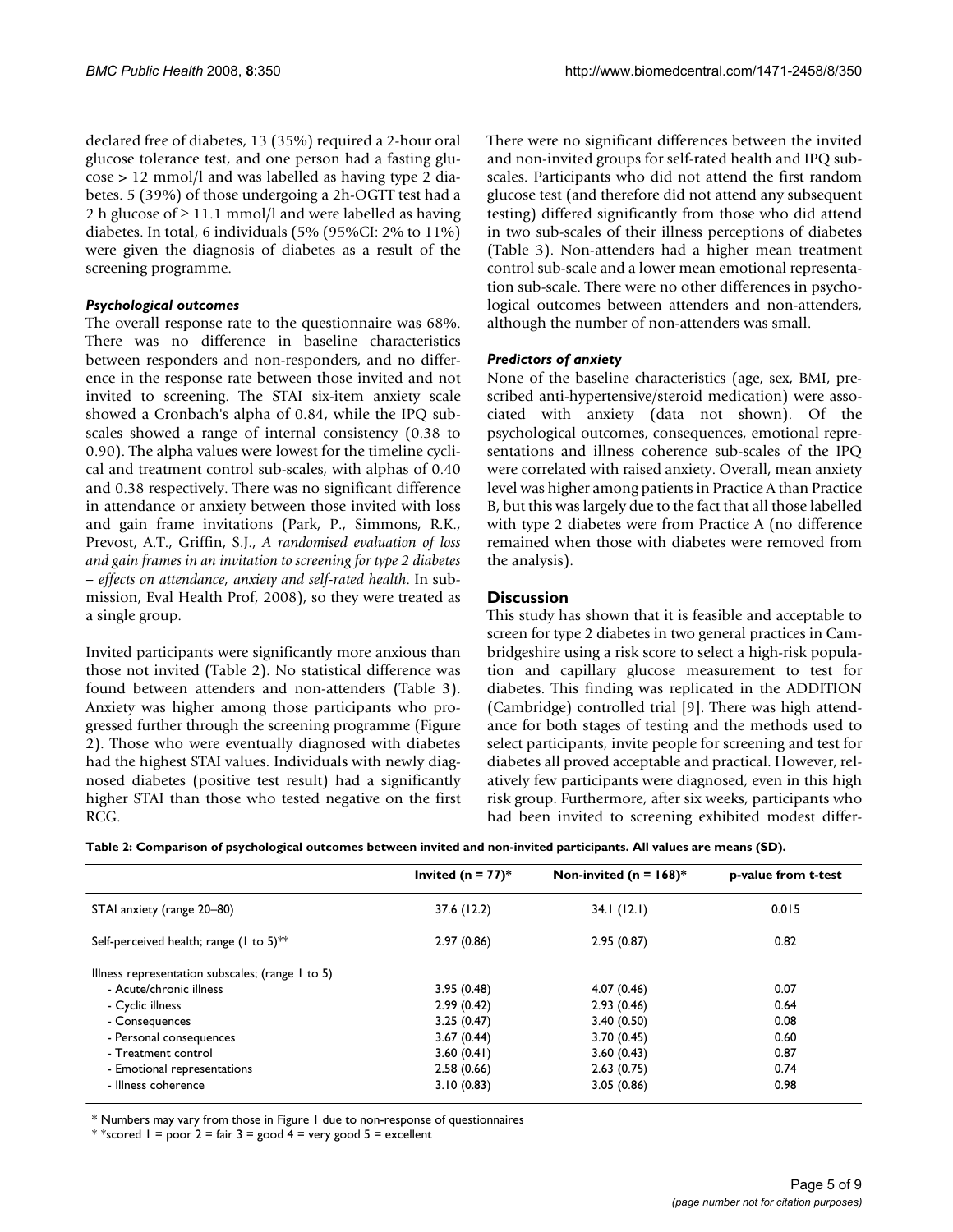|                                                        | Attenders ( $n = 64$ )* | Non-attenders $(n = 13)^*$ | p-value from t-test |
|--------------------------------------------------------|-------------------------|----------------------------|---------------------|
| STAI anxiety (range 20–80)                             | 37.3 (10.9)             | 39.2 (17.8)                | 0.77                |
| Self-perceived health; range (1 to 5)**                | 2.92(0.86)              | 3.23(0.83)                 | 0.24                |
| Illness representation subscales; (range $\vert$ to 5) |                         |                            |                     |
| - Acute/chronic illness                                | 3.95(0.48)              | 3.94(0.47)                 | 0.90                |
| - Cyclic illness                                       | 2.98(0.41)              | 3.07(0.49)                 | 0.90                |
| - Consequences                                         | 3.28(0.47)              | 3.09(0.43)                 | 0.22                |
| - Personal consequences                                | 3.66(0.43)              | 3.74(0.55)                 | 0.74                |
| - Treatment control                                    | 3.56(0.41)              | 3.87(0.23)                 | 0.016               |
| - Emotional representations                            | 2.68(0.61)              | 1.81(0.45)                 | 0.001               |
| - Illness coherence                                    | 3.07(0.84)              | 3.29(0.81)                 | 0.35                |

**Table 3: Comparison of psychological outcomes between attenders and non-attenders for initial glucose screening. All values are means (SD).**

\* Numbers may vary from those in Figure 1 due to non-response of questionnaires

\*\*Scored  $1 =$  poor  $2 =$  fair  $3 =$  good  $4 =$  very good  $5 =$  excellent



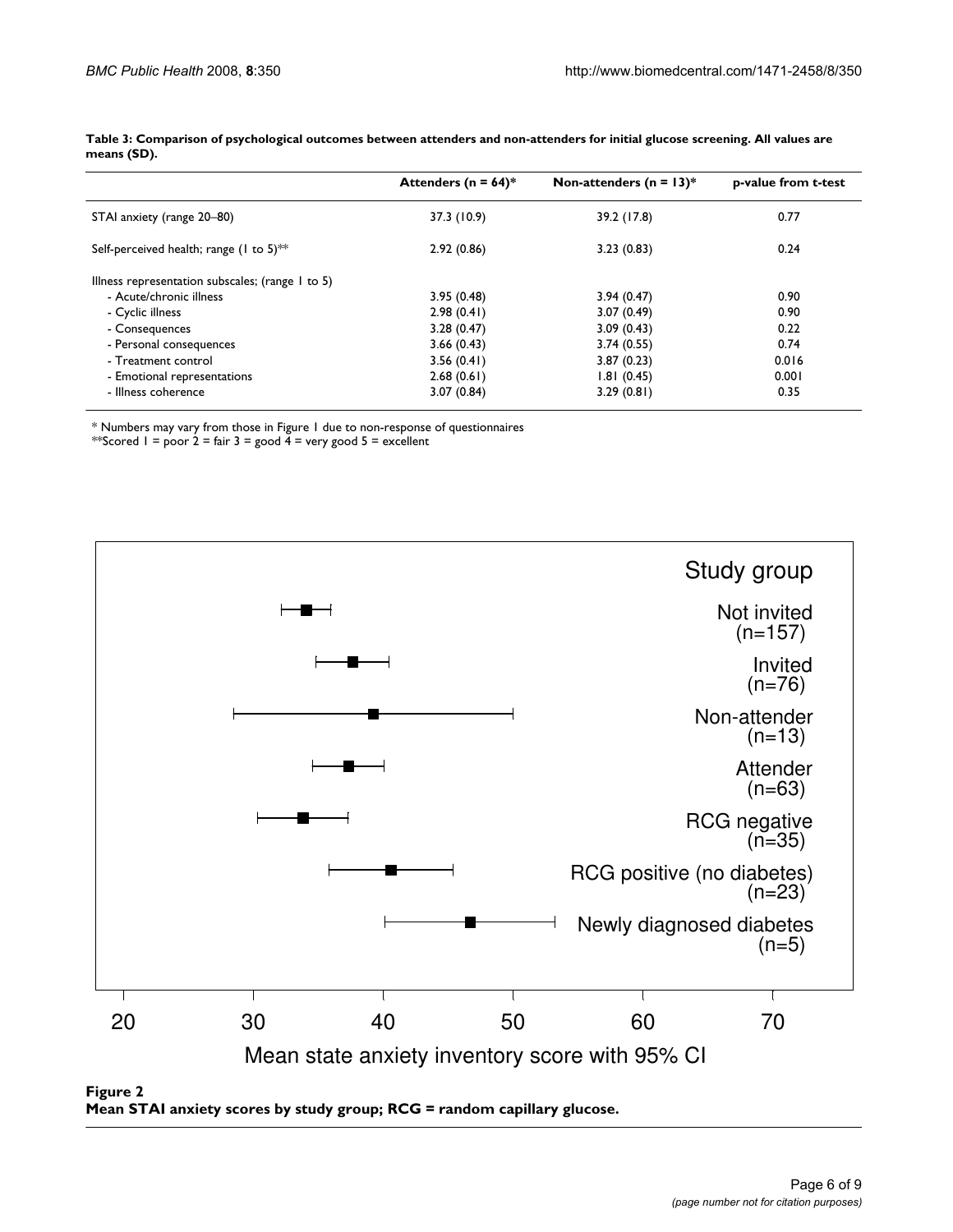ences in anxiety compared with those who were not invited, and those few who were diagnosed with diabetes were significantly more anxious than those who attended for the first stage of screening but were classified free of diabetes.

#### *Attendance*

Attenders did not significantly differ from non-attenders, except that they were more likely to have been prescribed either antihypertensive or steroid medication. It is possible that attenders were more likely to have already been labelled with a chronic disease (such as hypertension) and had become used to returning regularly to the practice for monitoring, testing and treatment, and this in turn made them more motivated or less anxious about attending for screening for diabetes. Our results for age and sex contrast with findings from other screening studies where those who attend for health screening are more likely to be female [21] and older [22].

#### *Anxiety*

Being invited to screening was associated with raised anxiety Evidence of causality is strengthened by the apparent dose-response relationship as participants who progressed further through the screening process exhibited higher levels of anxiety compared to those who did not progress so far or were not invited. There was also a significant difference in anxiety between test-positives and those who tested negative at the first stage of screening, suggesting an adverse effect of the label of diabetes. These results were gathered by questionnaire at least 6 weeks after the last appointment, implying that these are medium-term changes in anxiety rather than an immediate short-term effect of the invitation or test.

A systematic review of the psychological impact of being presented with risk information [23] found that anxiety was not significantly raised in the long term (defined by the review as more than one month after the information was presented). Observational studies suggest that there is little psychological harm associated with a diagnosis of diabetes by screening [8]. These findings are supported by data from the ADDITION (Cambridge) controlled trial [9]. The elevated anxiety found in the present study after at least 6 weeks for both test-negatives and test-positives is therefore unexpected. This may be due to the small numbers in the present study, the fact that this study was individually randomised, as opposed to a cohort study or controlled trial with participants allocated by cluster, or the timing of measurement. It is possible that the timescale in this study is not sufficiently long-term, and that people more used to living with diabetes would become less anxious (response-shift). Qualitative work suggests that this asymptomatic condition is not considered to be serious [24]. However, studies of mood and affect in those with diabetes suggest that the label of diabetes is associated with depression and anxiety in the long term [25,26], as the burden of disease and treatment becomes more salient. The mean anxiety level (STAI score 46.7) in those with newly diagnosed diabetes is equivalent to a clinical diagnosis of anxiety according to ICD-10 (STAI score 42 or more) and similar to that found in pregnant women who have just received an abnormal test result for maternal serum alpha-fetoprotein screening indicating increased foetal risk of spina bifida and Down's syndrome [14]. Some degree of anxiety may be unavoidable and may even have some positive attributes, for example, increasing motivation for behaviour change. However, the level of anxiety associated with screening in this study merits consideration prior to initiation of a screening programme. No statistical difference was found between invited groups after excluding those with diabetes, though increased anxiety was seen in invitees. As with all screening programmes, a key challenge is to ensure that any benefit of early diagnosis and treatment for the few outweighs the population sum of small adverse effects among participating individuals.

Since the results in this study would seem to indicate that being invited for screening is associated with anxiety, it was important to examine which variables were associated with greater anxiety. Only the consequences, emotional representations and illness coherence sub-scales were positively correlated with raised anxiety, which implies that those with raised anxiety had more negative feelings about diabetes and its consequences. The provision of information at the invitation and screening stages about the potential for controlling diabetes and its complications may therefore be useful in reducing anxiety.

#### *Illness representations*

Non-attenders had significantly higher treatment control and lower negative emotional perceptions than attenders. This suggests that non-attenders are not sufficiently concerned about the significance of diabetes risk to attend, for example, they believe that diabetes can be controlled effectively by treatment and/or do not associate diabetes with negative emotions. There were no differences in the results of the IPQ sub-scales between those who were invited and those not invited to screening, implying that invitation to screening and its sequelae did not alter the participants' illness perceptions of diabetes. It is therefore likely that the observed differences between attenders and non-attenders were present at baseline and were not caused by screening, that is to say, the differences in the IPQ sub-scales were predictors rather than consequences of attendance. These findings have implications for the design of future diabetes prevention and invitation materials concerning screening for type 2 diabetes, as previously discussed.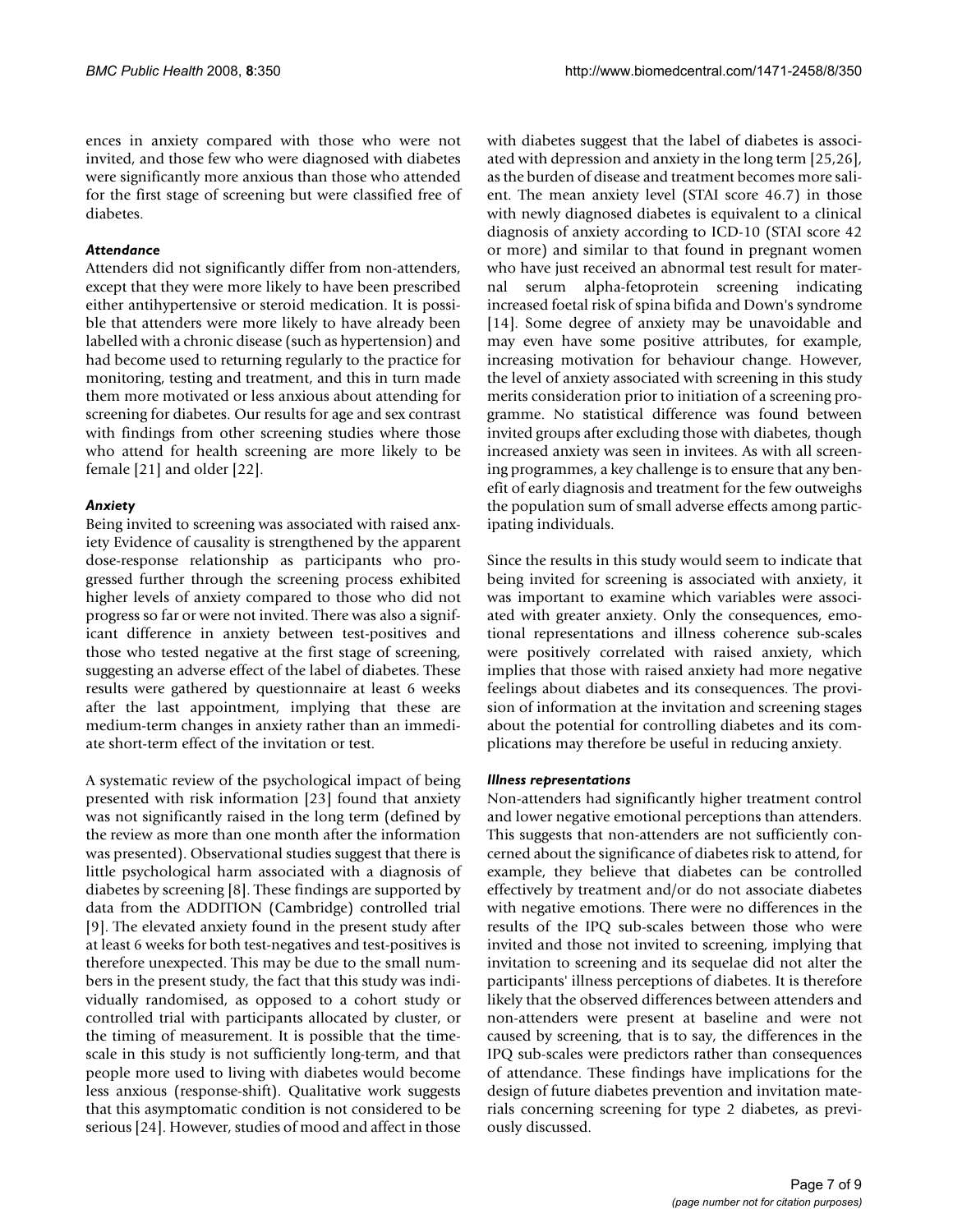#### *Strengths and limitations*

This was a fairly small trial with a limited set of measures yet had the advantage of being population-based and unlike all previous studies addressing this topic, included individual randomisation to screening or control group. Although we included only two GP practices, the study population was similar to the general population of England and Wales for age, sex and BMI as assessed by the Health Survey for England in 1994 [27], though the participants were largely Caucasian. The study population was not completely representative of the background population of the general practices since participants were selected for having complete data for calculating the risk score, and constituted 65% of the possible eligible population.

We used capillary glucose measurements for diabetes screening and diagnosis which are approved by the WHO [13], but used less frequently in clinical practice than venous plasma measurements. Further, we did not establish the diagnosis of type 2 diabetes with two positive results on separate days, as recommended by the WHO for participants without known symptoms of diabetes [13]. Given the variability of glucose measures [28], this may have had a small effect on the accuracy of diagnostic labels but not the study hypothesis concerning the effects of the invitation or the disease label.

The questionnaire in this study was administered at only one time point and the study design relied on randomisation into invited and non-invited groups to quantify the effects of invitation to screening on the variables measured. This approach has the advantage of avoiding the possible accommodation effect of repeat administration of questionnaires, an issue that may have limited interpretation of an earlier diabetes screening study [29]. Single questionnaire testing is also more convenient for participants, less costly, and associated with higher response than repeat questionnaires. However, the disadvantage of single testing is the inability to assess change within individuals over time. Finally, it is worth considering the questionnaire measurements themselves. For the illness perception questionnaire, it is uncertain how applicable a questionnaire designed for use in a population with a chronic disease is to a mostly disease-free group. Yet we demonstrated that beliefs about a condition may be an important determinant of screening uptake. An early version of the IPQ was used and the sub-scales had mixed internal consistency with Cronbach's alpha values ranging from 0.38 to 0.90. However, it did not differ substantially from the current more widely used version [16]. The low Cronbach's alpha values for some of the psychological sub-scales do limit our ability to interpret these findings. For example, the difference in the treatment control subscale between the attenders and non-attenders may be a chance finding given the low internal consistency of this measure. The STAI anxiety questionnaire measures state rather than trait anxiety i.e. the person's anxiety at the time rather than their general level of anxiety. An assessment of trait anxiety might have been useful in confirming that raised levels of anxiety were not usual for those in whom it was observed (and thus were associated with the screening process). However, a sufficiently large number of participants were distributed at random into the groups, and therefore any unknown confounders (including trait anxiety) can be assumed to be evenly distributed between the groups, along with the known confounders included in Table 1.

#### **Conclusion**

This paper describes the first individually-randomised controlled trial to assess the psychological impact of screening for diabetes at six weeks. Evidence from this study suggests that one-off screening in general practice is feasible and acceptable. However, in contrast to previous studies, our data imply that being invited to screening may be associated with increased anxiety six weeks later, particularly among those given a new diagnosis. While increased anxiety may not be an entirely negative consequence, it merits further consideration in order to optimise the balance of benefits and harms of any future screening programme.

#### **Abbreviations**

STAI: (Short-form Spielberger State Anxiety Inventory); IPQ: (Illness Perception Questionnaire); ADDITION: (**A**nglo-**D**anish-**D**utch study of **I**ntensive **T**reatment **i**n Pe**o**ple with Scree**n** Detected Diabetes in Primary Care)

#### **Competing interests**

The authors declare that they have no competing interests.

#### **Authors' contributions**

This paper was written on behalf of the *ADDITION-Cambridge* study group. PP performed the data collection and statistical analysis and drafted the manuscript. RKS contributed to the writing of the manuscript. ATP contributed to the analysis and helped to draft the manuscript. SJG conceived the study and supervised the design, coordination and data analysis and helped to draft the manuscript. All authors read and approved the final manuscript

#### **Acknowledgements**

We gratefully acknowledge the contribution of participants, and thank the staff of the Ramsey Health Centre and Lensfield Medical Practice. Dr. Paul Park was funded by NHS R&D for his MB PhD programme.

#### **References**

1. Wild S, Roglic G, Green A, Sicree R, King H: **[Global prevalence of](http://www.ncbi.nlm.nih.gov/entrez/query.fcgi?cmd=Retrieve&db=PubMed&dopt=Abstract&list_uids=15111519) [diabetes: estimates for the year 2000 and projections for](http://www.ncbi.nlm.nih.gov/entrez/query.fcgi?cmd=Retrieve&db=PubMed&dopt=Abstract&list_uids=15111519) [2030.](http://www.ncbi.nlm.nih.gov/entrez/query.fcgi?cmd=Retrieve&db=PubMed&dopt=Abstract&list_uids=15111519)** *Diabetes Care* 2004, **27(5):**1047-1053.